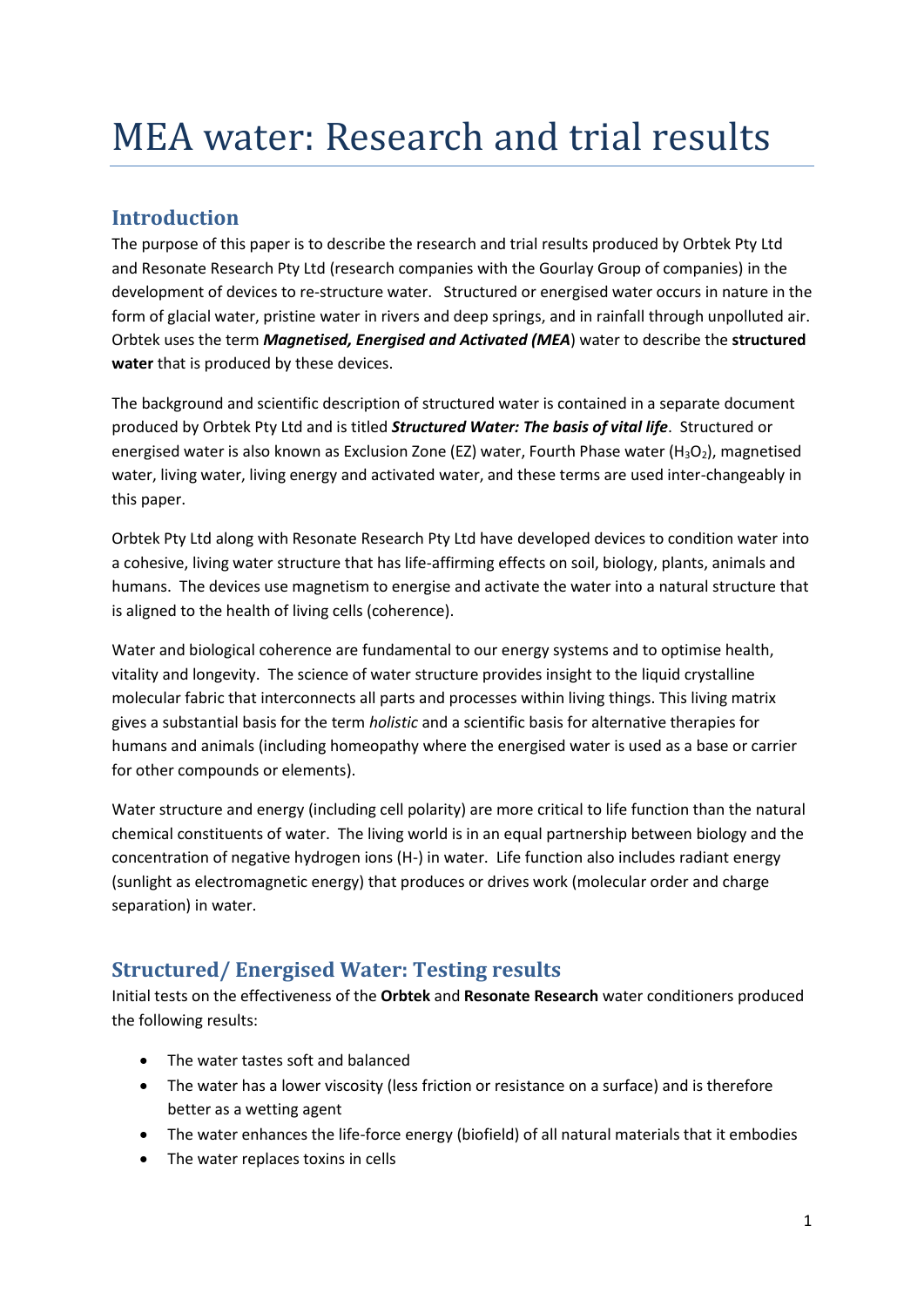- The water changes the state of other water that it is in contact with (through **entrainment**) to a structured form (a field-force or biofield effect process)
- Plants increase photosynthesis and uptake of nutrients (often between 2-4 fold's increase)
- Plant life energy is extended (ie. nutrient density/value and longer storage capacity)
- Increased resilience of vegetables and fruit to pest attack (possibly through the increased uptake of silicon as silicic acid: the bioactive form of silicon)
- Shortening the growing period to maturity for vegetables and fruit
- People who drink structured and energised water feel more energised and creative. This water will *lift the fog* on thinking.

After a few years of redesigning and testing, the results indicated a strong [epigenetic](http://en.wikipedia.org/wiki/Epigenetics)  (environmental) influence of the negatively charged water on soil microbes (biology) and plants, especially important for microbial activity becoming multi-generational (diversity). That is, there was a significant effect of the presence of the MEA negatively charged water (ie. like thunderstorm water) on plant growth, eg. uptake of soil nutrients to the plant. Consequently, the microbes and negatively charged water are the life forces within the soil, breaking down the nutrition in the soil into forms digestible by the plants. If microbes aren't flourishing in the soil, plants will not properly grow, and will become disease-prone and susceptible to viruses, fungus and insect invasion. There is clear evidence from tests by **Orbtek** and **Resonate Research** that soil health is significantly improved when negatively charged water is added to microbial formulations.

## **Negative hydrogen ions in MEA water**

The results obtained from the application of MEA water to plants by **Orbtek** can in part be explained by the capture and concentration of negatively charged (-) hydrogen (H) ions in the water through the interface of magnetic energy pulses and the flowing (vortex) water. Research by **Orbtek** has also determined that the H- ions are potentially enhanced or concentrated in the water vortices and in the presence of biologically active water (ie. water with a high diversity and abundance of beneficial microbes). This gives rise in natural systems to the concentration of H- in flowing water, biologically active ponds/ lakes, and soils.

The degradation of H- ions in nature is a direct consequence of man's intervention with natural systems that has reduced the availability of H- to biological systems. These interventions include agriculture, water processing or treatment (eg. septic systems with trenches), engineering facilities that change water flow patterns, air pollution, chemical use in the environment, any action that changes the natural light energy input and biological/microbial balance in natural systems, etc. There can be no healthy natural systems without a concentration of H- ions. For example, nature reconditions water in chains of ponds (biologically active with sunlight energy), flowing rivers with bends and rapids/waterfalls, etc.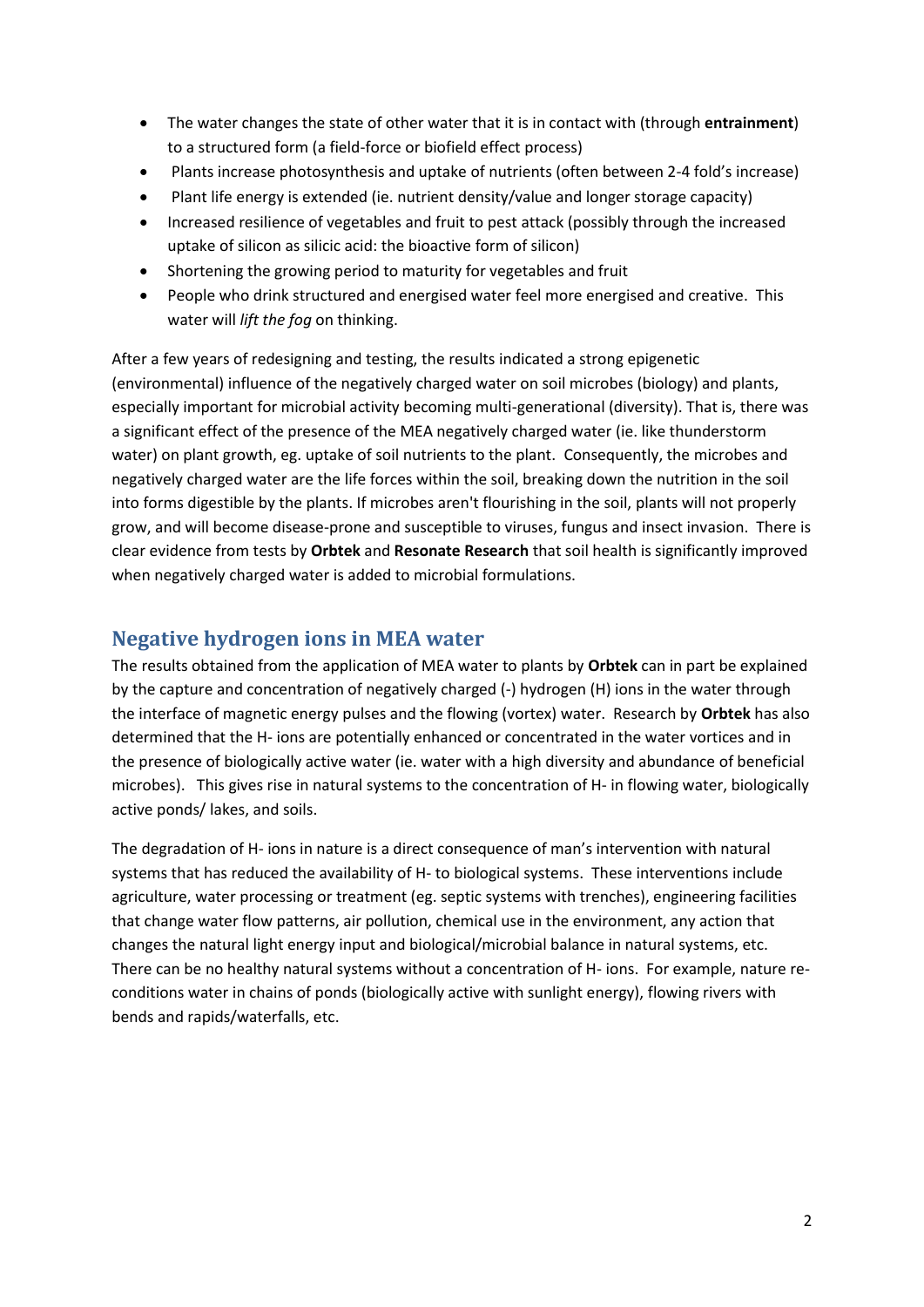

**This little-known nutrient (H-) is, in fact, the smallest element known to exist, and existed before any life on Earth. Regardless of its size, it is indispensable in virtually every chemical reaction in water, soil, plants, animals and humans. Nowhere is this more important than inside the cells where tiny organisms, called mitochondria, translate the free electron negative charge associated with the H- molecule into the ATP which provides the energy necessary to produce growth, repair and regeneration.** 

It became generally recognized by the late 1990s that the likely mechanism by which certain key energy-transport molecules in living systems were formed and subsequently regenerated after *being*  burned (e.g. NAD conversion to NADH), was via donation of H<sup>-</sup> to the molecule by a donor molecule, the origins of which ultimately traced back to the **energy liberated from sunlight during photosynthesis**.

In other words, hydrogen and the H- ion have emerged as the primary energy currency in living systems. An excellent and simple example is the binary pair NAD and NADH. **Nicotinamide adenine**  dinucleotide, abbreviated NAD<sup>+</sup>, is [a coenzyme](http://en.wikipedia.org/wiki/Coenzyme) found in all livin[g cells.](http://en.wikipedia.org/wiki/Cell_(biology)) The compound is a dinucleotide, since it consists of two [nucleotides](http://en.wikipedia.org/wiki/Nucleotide) joined through their phosphate groups. One nucleotide contains an [adenine](http://en.wikipedia.org/wiki/Adenine) base and the othe[r nicotinamide.](http://en.wikipedia.org/wiki/Nicotinamide)

In [metabolism,](http://en.wikipedia.org/wiki/Metabolism) NAD<sup>+</sup> is involved in [redox](http://en.wikipedia.org/wiki/Redox) reactions, carrying [electrons](http://en.wikipedia.org/wiki/Electron) from one reaction to another. The coenzyme is, therefore, found in two forms in cells: NAD<sup>+</sup> is an [oxidizing agent](http://en.wikipedia.org/wiki/Oxidizing_agent) - it accepts electrons from other molecules and becomes [reduced.](http://en.wikipedia.org/wiki/Redox) This reaction forms **NADH**, which can then be used as a [reducing agent](http://en.wikipedia.org/wiki/Reducing_agent) to donate electrons. These electron transfer reactions are the main function of NAD<sup>+</sup>. However, it is also used in other cellular processes, the most notable one being a [substrate](http://en.wikipedia.org/wiki/Substrate_(biochemistry)) of enzymes that add or remove [chemical groups](http://en.wikipedia.org/wiki/Functional_group) from proteins



**NADH** is well known as a powerful energy carrier in living systems, and play a key part in the energy currency of most cells of many life forms, including those of humans, while NAD is its low-energy combustion product. There are pathways in many organisms, including humans, which can, to a limited extent, recharge the NAD with an H- ion to convert it back to the high-energy form of NADH. Thus, the NAD, as the low-energy state, serves as both a precursor to NADH and a combustion product of NADH. As such, NAD can be visualized as the *ground state*, and NADH as the *high-energy state.*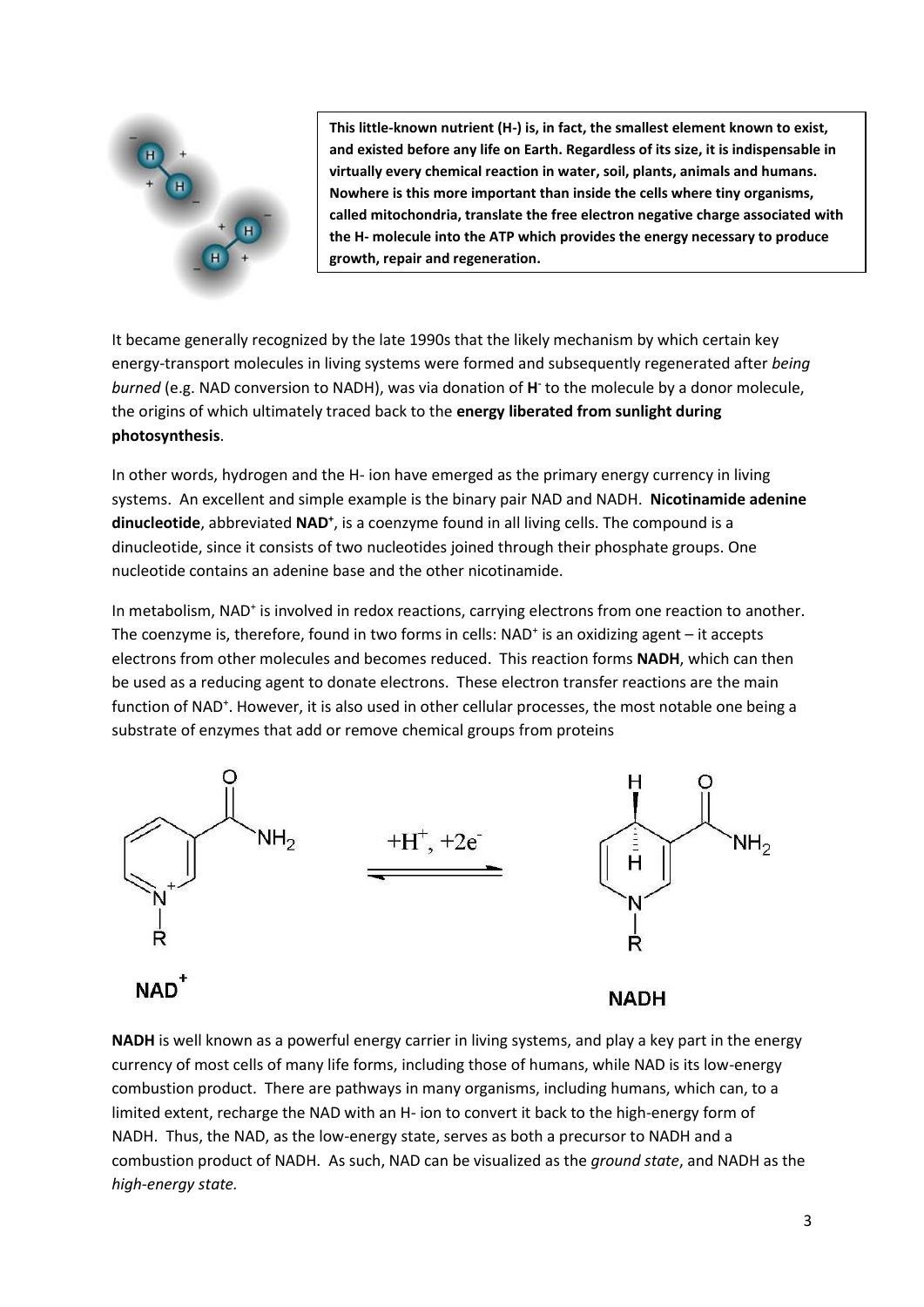#### **Hydrogen and its H- ion as energy currency in life forms**

The preceding discussion is of great interest, because it is suggesting that hydrogen, at least the Hion, might be the primary energy currency of life. Indeed, closer and deeper examination of the literature shows that this idea is hardly new. As early as the 1950's, Nobel Prize-winning biochemist Albert Szent-Gyorgyi proposed in articles and books that *hydrogen is the true energy currency of life*, and is the *true currency or carrier of energy* in photosynthesis. He stressed that this energy currency may be traced directly back to the sun, or more literally, to the energy contained in sunlight. This is especially fascinating, given the discovery of latter 20th century astronomy that much of the sun's atmosphere is composed of the H- ion. In this respect, one can see that hydrogen and its H- ion, located in the sun millions of miles away, donate energy in forms which allow photosynthetic organisms on earth to also liberate the H- ion from compounds which were initially at a lower energy state, and then bind and transport that H- ion as energy currency to support a wide range of life on earth.

The negative hydrogen ion (H- ion) has been observed to occur naturally in our universe in water and water vapour subjected to ionizing radiation. The H-minus ion may be found in rather copious quantities on our planet's surface in the biosphere, at *normal or* standard temperatures and pressures (STP) in:

- high-altitude mountain wells and springs
- high-altitude glacial runoff streams
- some deep wells in relatively stable geological formations
- pristine sources of moving water in open air (rivers and creeks, etc.)
- living life forms such as plants, animals and humans.

It is interesting to note that these water sources have high concentrations of mineral ions (eg. silica)

#### **Negatively charged hydrogen ions in plant, animal and human health**

The one ingredient that our bodies require to accomplish all tasks is H- (negatively charged hydrogen). H- is formed in natural flowing waters (including groundwater/springs) and water vapour through ionising radiation; and through the application of a magnetic or electrical pulse to the flowing water. Also, anyone consuming a significant quantity of nutrient dense raw food will ingest a high number of H- ions. The H- ion will travel almost anywhere in all biological systems due to its tiny mass and size.

*It is very likely that H- ions are the life force energy that enables all biological systems (microbes,*  water, soil, air, plants, animals and humans) to function to full capacity and integrity. However, most people only have access to water (and food) that has been manipulated and contaminated by human intervention. This includes the addition of Chlorine and Fluoride to water, along with piping water over long distances. Also, the cooking, heating, milling, chemical contamination or prolonged storage of raw (natural) food will remove H- ions. There would be no H- ions in processed foods or treated (including filtered) water.

In the latter half of the 20th century, it became apparent that the negative hydrogen ion was not as rare and short-lived in nature on our planet's surface as once thought. Indeed, by the 1990s it became apparent the H minus (-) ion is ubiquitous in the biochemistry of life forms on earth, and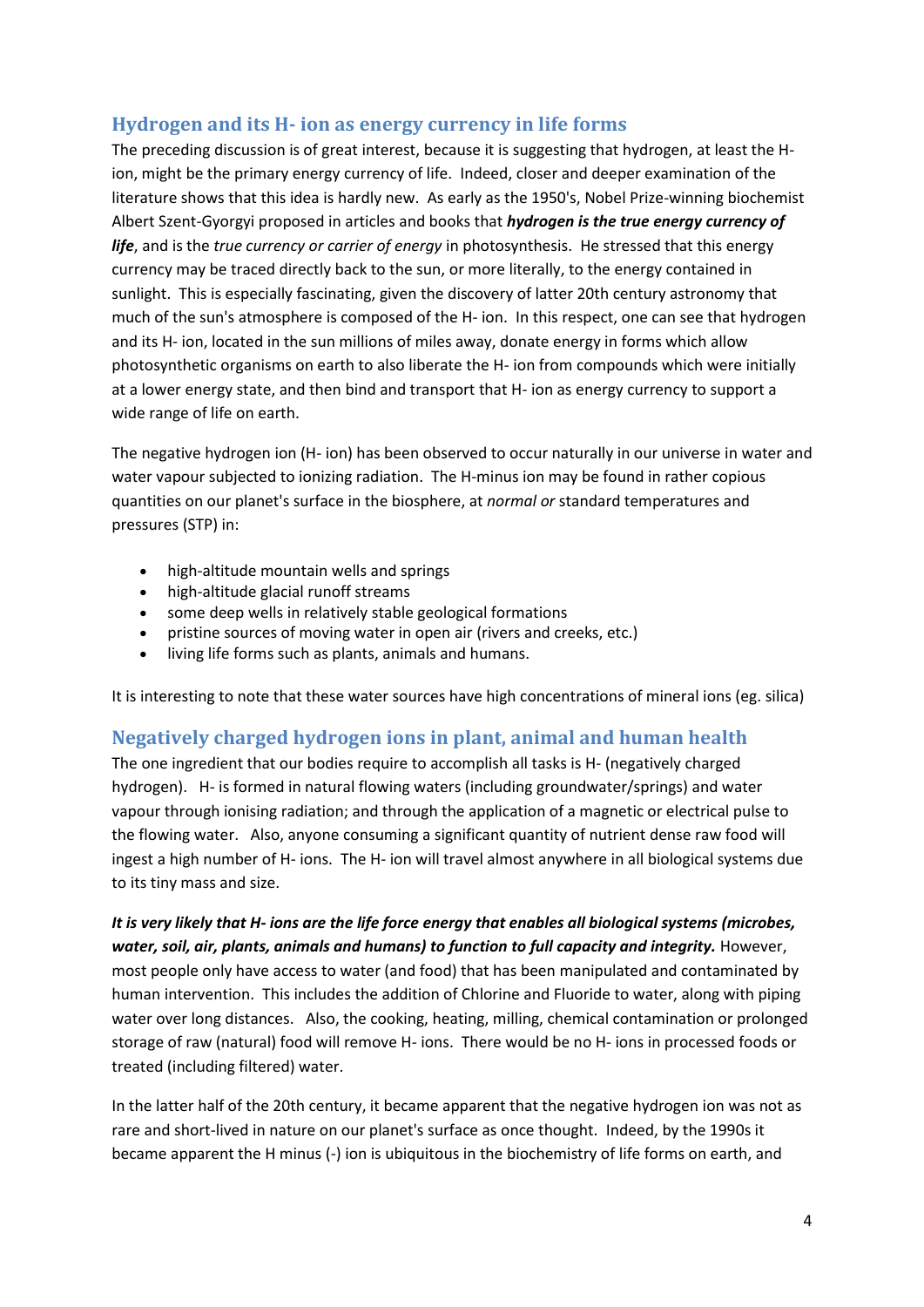essential to certain key biochemical reactions related to the citric acid cycle (Krebs cycle) in living organisms.

By the late 1990's, it became obvious that several common antioxidants found in plants and animals, (Vitamin E among them) function as an antioxidant by acting as a transport vessel for the H- ion, donating it at the right time within living systems to neutralize any of several species of oxygen free radicals (oxidizing radicals), also known as reactive oxygen species (ROS) occurring in tissues or fluids in or around the cells.

Also, every cell in the human body contains a scavenging enzyme called superoxide dismutase (SOD) that neutralises emerging super radicals. The MEA device has been measured to eliminate E. coli from water (see results at page 7) and this may be explained as the creation of alternative oxygen species (eg. in the  $O_2^-$  form) in structured water (ie. a by-product of EZ dynamics) that effectively eliminates pathogenic microbes. The human body uses hydrogen peroxide ( $H_2O_2$ ) in the same manner.

The H-minus ion (or H- ion) also plays a critical role in all known life forms on earth. It acts both as an energy carrier (providing *energy currency*) and as an *antioxidant in numerous biological systems*. In its antioxidant role, this ion functions as a powerful primal, primitive, primeval, primordial and primary antioxidant found in all raw, unprocessed foods (plant and animal) and in many *wild, unprocessed, untreated water sources in the biosphere* (the area around the surface of the planet where life exists.)

It appears that this tiny and lightweight ion was the original antioxidant for all life forms on earth, and is likely the single most optimal antioxidant for life forms even today. However, this ion is rather fragile in our biosphere, and it is easily driven off or destroyed by processing food and water. It appears that our ancestors likely ingested a significant amount of this ion in their daily food and water intake, while we modern (*civilised*) folk often receive very little in our diets.

It is commonly known that the health of a plant depends on hydration. Peter C. Agre, an American medical doctor, professor, and molecular biologist won the 2003 Nobel Prize in Chemistry for his discovery of aquaporins, the water-channel proteins that move water molecules through cell membranes. Plant cellular aquaporins are micro channels that transport water and nutrients through cell walls, letting (H-) good water in and keeping (H+) bad water out.

When the molecule is positively-charged, and clumped, the aquaporin rejects it, and stops it from passing through the cellular membrane. This results in water molecules competing for remaining electrons and clumping together. Hydration at cellular levels can only receive one water molecule at a time through the aquaporin channel. That one molecule of water cannot carry with it anything physical or electrical. All it carries is the energy or vibration and the elements that are beneficial for life.

Regular tap water is in clusters of water molecules, while structured or energised water is in one molecule, allowing for super hydration of plants, animals and humans. Restructuring water at a molecular level revitalises water by *restoring the beneficial NEGATIVE hydrogen ions (H-)*, making the water readily acceptable for maximum absorption by plants and animals.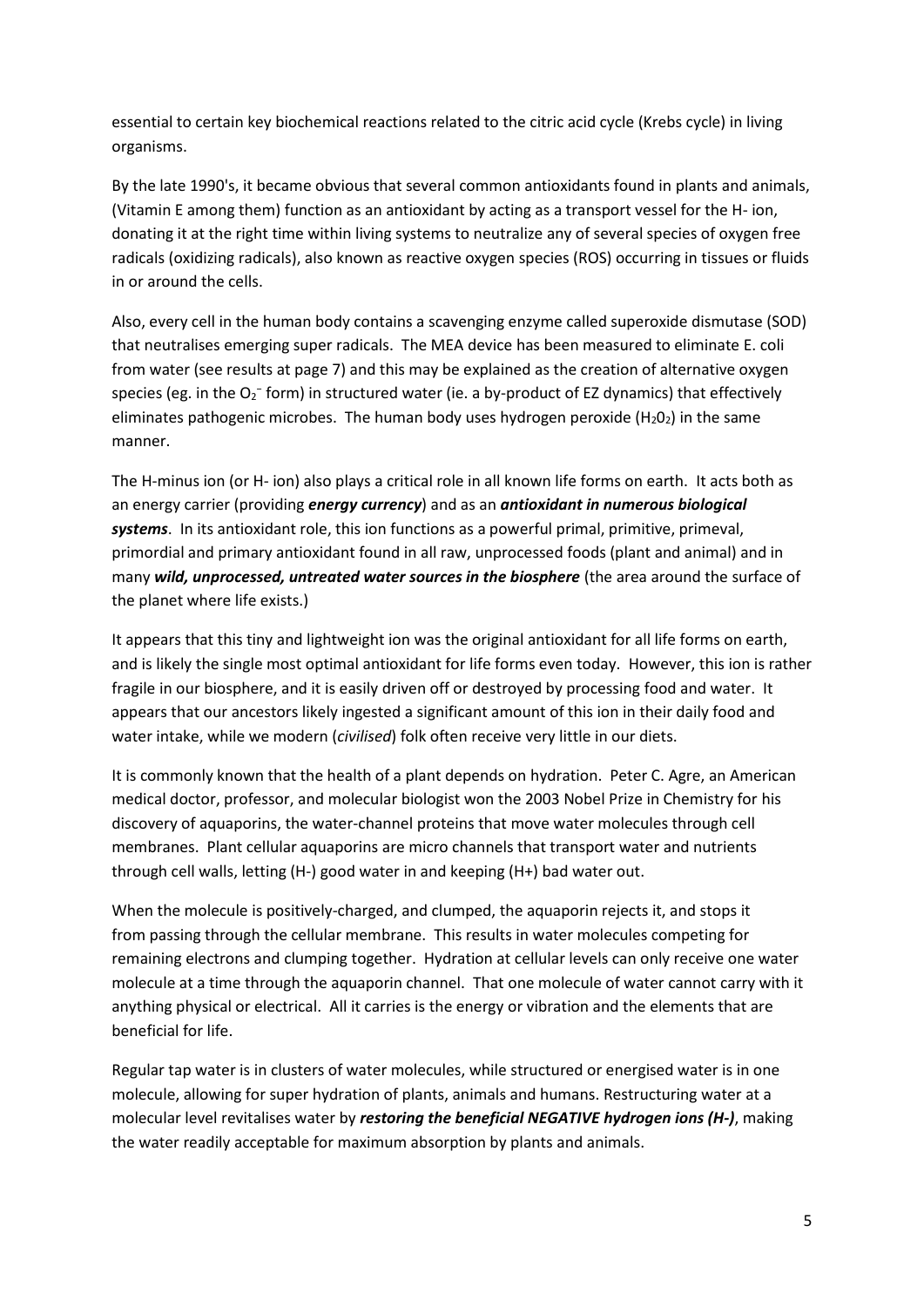The use of energised water saturated with negatively charged hydrogen ions (by humans and animals) may experience more energy, less fatigue, or improved mental clarity. This simple hydrogen atom can improve your performance while:

- fighting free radical damage throughout the body
- balancing the body's chemistry through the biological terrain
- helping to resist sickness
- reversing the disease process and slowing down aging.

### **Summary of Research Outcomes**

Below are a series of photographs that illustrate the outcomes of using the water re-structuring devices to grow plants. This section also summaries general observations from the research and where the research is headed in the next few years.

The most significant finding from the testing of these MEA devices on soils and plants is that the negatively charged water from these devices potentate any living system (eg. soil and plants). For example, the activity and function of soil biology is significantly increased, and soil water storage capacity improves. In the case of plants the following has been observed and measured:

- Seed germination is increased to nearly 100%
- Shorter growing period to maturity
- Nutrient uptake is increased from 2-4 folds (particularly if the application includes biological applications: see [http://www.phion.com.au/products\\_soil.php\)](http://www.phion.com.au/products_soil.php)
- Significantly decreased insect attack
- Significantly decreased plant diseases, including fungal attacks
- Fruit flavour is significantly increased
- Vegetable and fruit size can at least double without loss of flavour
- Vegetable and fruit storage time is increased.

Below are photographs of vegetables grown with structured water and biological applications.

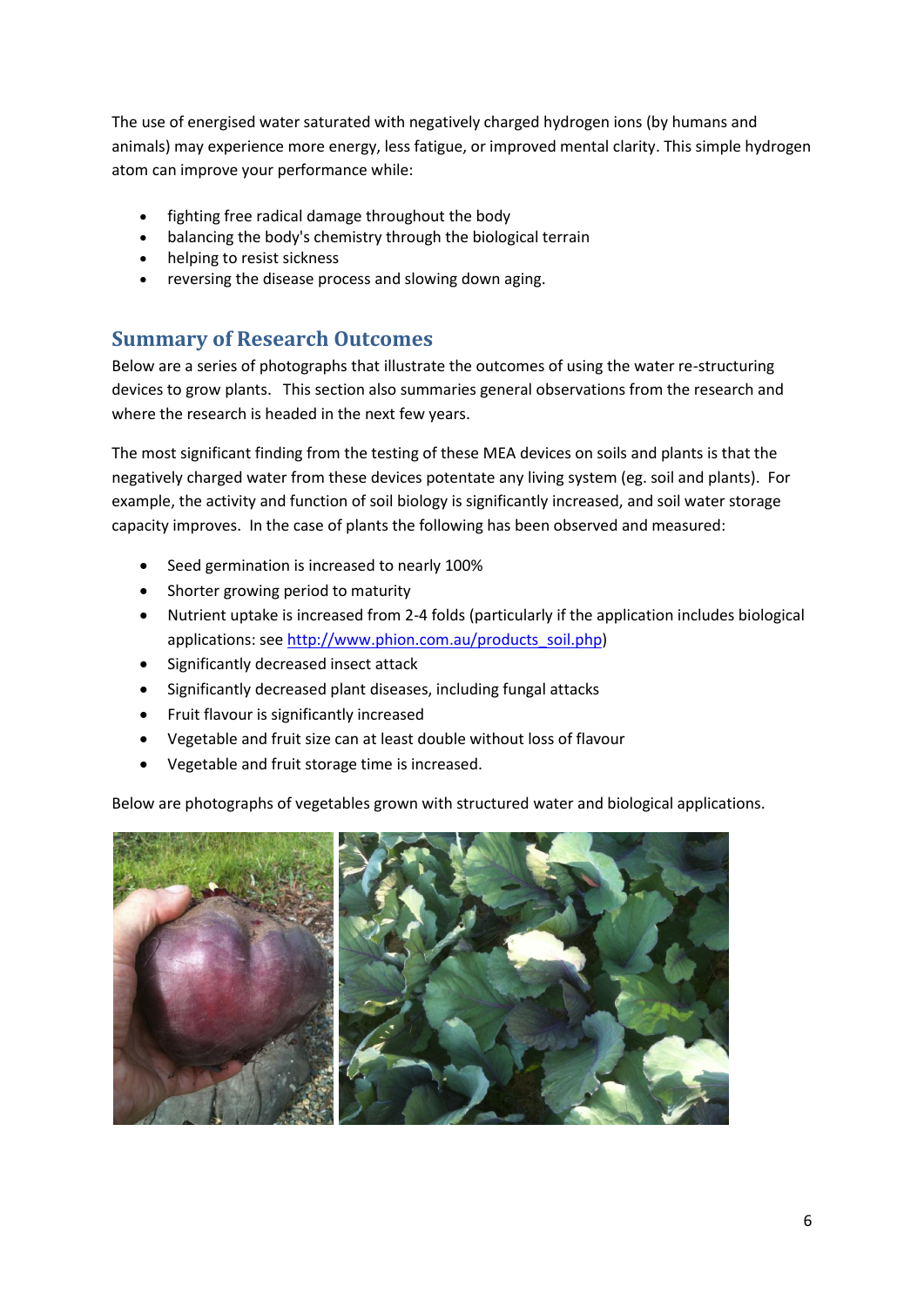*The beetroot on page 6 (left) weighed over 1.3 kg and was juicy, nutrient dense and flavoursome. The cabbages on the right had no cabbage moth attack, while untreated cabbages were attacked by insects.* 

#### **Tests on drinking and waste water**

Laboratory tests have been conducted to test for the reduction in E . coli (pathogenic microbe) in various waters. These tests were undertaken independently in government accredited and approved laboratories.

The results include:

- 1. Comparison of water drawn from a creek and passed through a 1 and  $\frac{1}{4}$ " device and the water drawn from the kitchen tap after passing through the device. The E. coli count at the creek was **250** faecal coliforms (cfu/100 ml) and was reduced to **2** at the kitchen tap outlet. This test was undertaken by laboratories at Southern Cross University (14 Nov 2013)
- 2. Comparison of waste water from a piggery and water after it had passed through a 2" device. The waste water had **2,178** faecal coliforms (cfu/100 ml) and only **1** in the water once it had passed through the device. This water was tested by the Tweed Laboratory Centre of the Tweed Shire Council (12 Mar 2014)

Clearly, these results are significant, and while preliminary until further tests confirm this result with other smaller devices, these results indicate the capacity of the devices to restructure water into a coherent, life affirming and natural structure form.



#### **State of Structured (Coherent) water**

The structured water has two distinct properties that are illustrated in the images above. The water is generally high in gas bubbles (possibly oxygen and hydrogen) as can be seen in the image on the left. Also, the water has a blue/green tinge or aura (image on the right), and this is typical of all highly structured waters (eg. glacial melt waters).

It was also found that the structured water would increase under several conditions:

- when bore water, and pristine river and spring water with high ion content (mineralised and oxygenated) was used through a device
- when the water was rotated through a device for about 20 minutes and longer depending on volume to be rotated
- when the water was pre-treated with a venturi just prior to the device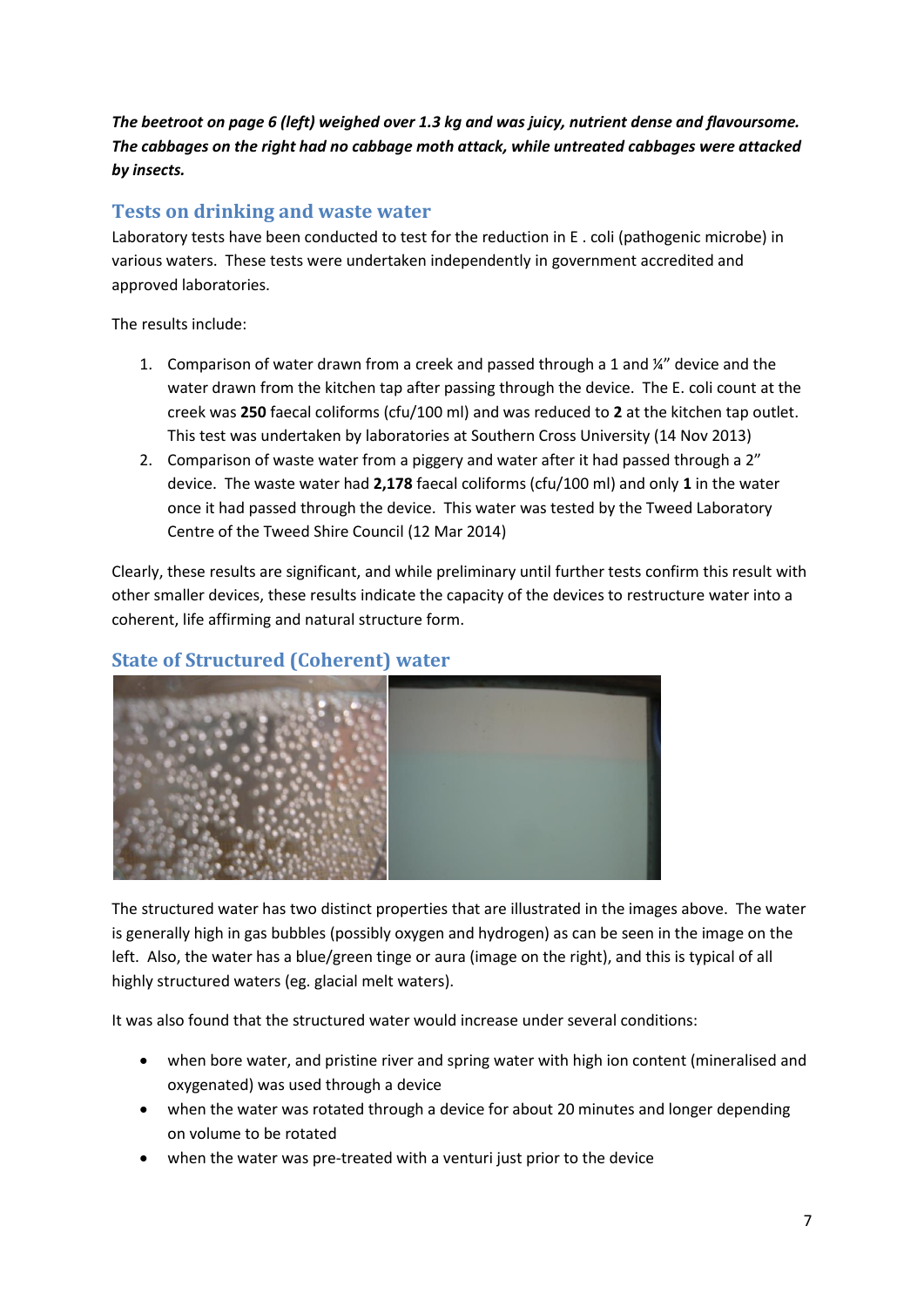- when the water from the device was spun in an anti-clockwise vortex before storage in a vessel. An example of this action is illustrated in the images below
- when the structured water is co-joined with diverse and abundant, beneficial microbes; along with high ion water (mineralised and oxygenated water) especially in a pond or dam where the water voltage quickly moved to a negative voltage
- when the water is exposed to sunlight energy before and after the device (see images below)



*The above image shows the conditioning of bore water through a ¾" magnetic device and spinning of the water in an anti-clockwise vortex, along with exposure to sunlight energy before storage in a 1,000-litre container (IBC) This water has retained a blue tinge/aura and negative voltage of - 450 mV for over 10 months in a stable form.* 

 It is clear from this research that water and biological coherence are fundamental to our energy systems and to optimise health, vitality and longevity. The science of water structure provides insight to the liquid crystalline molecular fabric that interconnects all parts and processes within living things. This living matrix gives a substantial basis for the term *holistic* and a scientific basis for alternative therapies for humans and animals.

Water structure and energy (including cell polarity) are more critical to life function than the natural chemical constituents of water. The living world is an equal partnership between the biological molecules and water molecules.

Research has also concluded that water pH, ORP and EC are not particularly relevant to the creation or presence of structured water. The critical factor is only the extent of the negative voltage of the water. Albeit, that most treated waters will lose some negative charge towards positive over time, the negative voltage will stabilise within days and remain stable indefinitely with negative charge.

In the diagram on page 9 shows that pristine waters in rivers and creeks have slightly acidic pH and an ORP value that is positive, and often well above 200 mV. It is concluded that the consumption of alkaline water (as promoted in many commercial water treatment technologies) has no relevance in terms of cellular health (all water consumed will be highly acidic once it reaches the stomach). In fact, alkaline (high pH above 7.5pH) water is deprived of oxygen and these waters are not life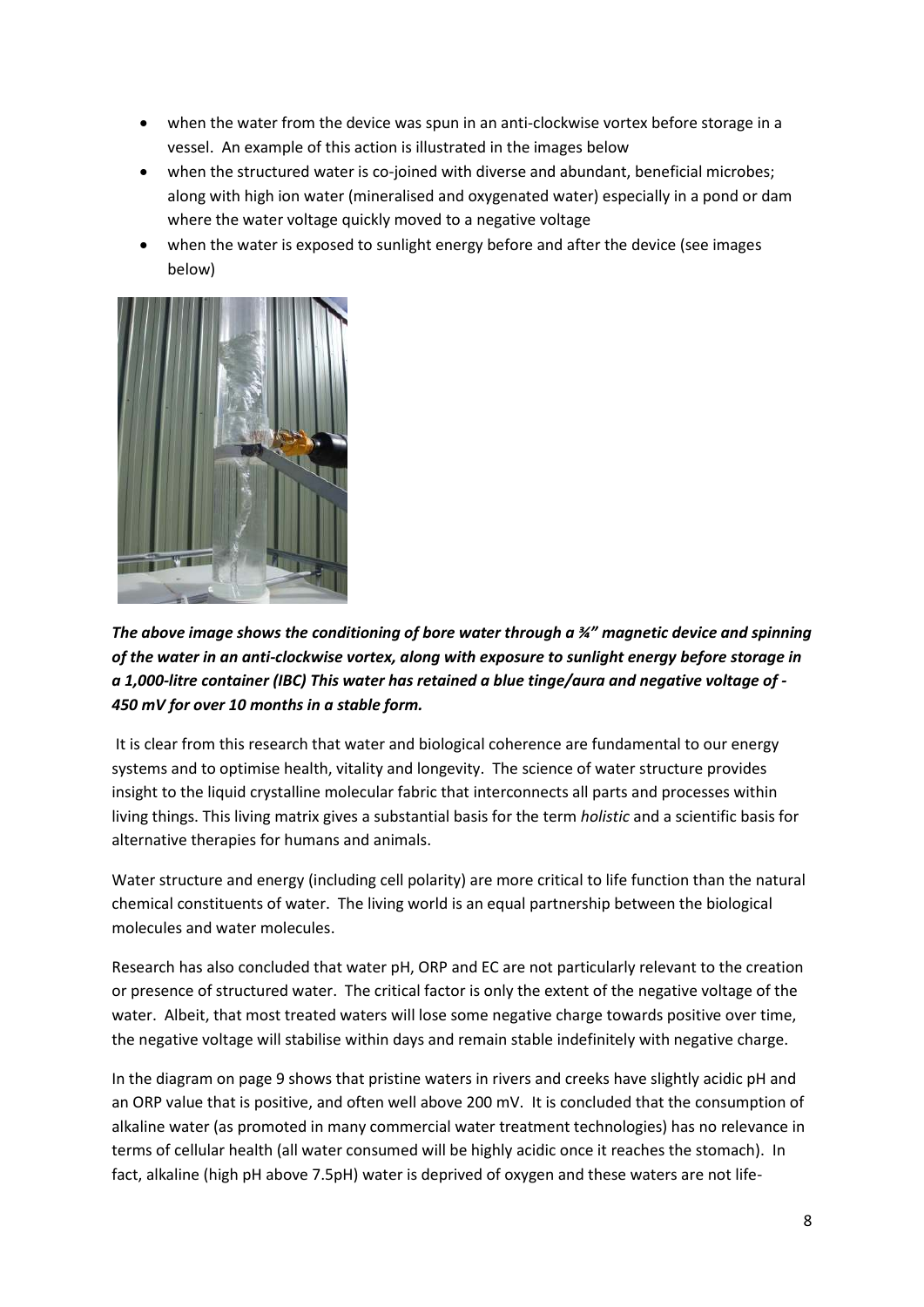affirming. However, pristine water that is well mineralised (particularly alkaline minerals) and oxygenated (high positive ORP) will produce the best structured water results.



In the case of waste water, the in-line devices will separate out the wastes (eg. organic matter and any other materials that are foreign to natural water). These separated materials will form at the bottom of the water and remain separated. Trials with a 2" device have demonstrated that odour from septic water can be eliminated within 2-3 hours of cycling through the device, and the water separated from the organic wastes. This process is improved with the addition of beneficial, anaerobic biology at a rate of 1:50 water. There is clear evidence that biology and negative voltage water are synergistic in collapsing the humic molecules around the metal ions in the water after the magnetic field has been applied to the ions.

Also, where the device is fitted to a house water supply, the materials that coat the inside of the pipe (eg. calcium, chlorine, fluoride, organic materials and acids) will be completely dissolved or dislodged within about 2-3 weeks of installation. That's why magnets are often clamped onto the pipe that feeds water to boilers. It causes the colloidal minerals to stay in suspension rather than plating out on the walls of the pipes. Trials have shown that urban (chemically treated) water quality improves significantly after 2-3 weeks of treatment with a magnetic device. Also, this structured water is the most suitable water for bathing and showering, as your skin absorbs water and the colloidal minerals in the water.

#### **Water conditioners: a pathway to health**

The water conditioners developed and produced by **Orbtek Pty Ltd and Resonate Research Pty Ltd** are based on the fundamental premise that soils, biology, plants, animals and humans need a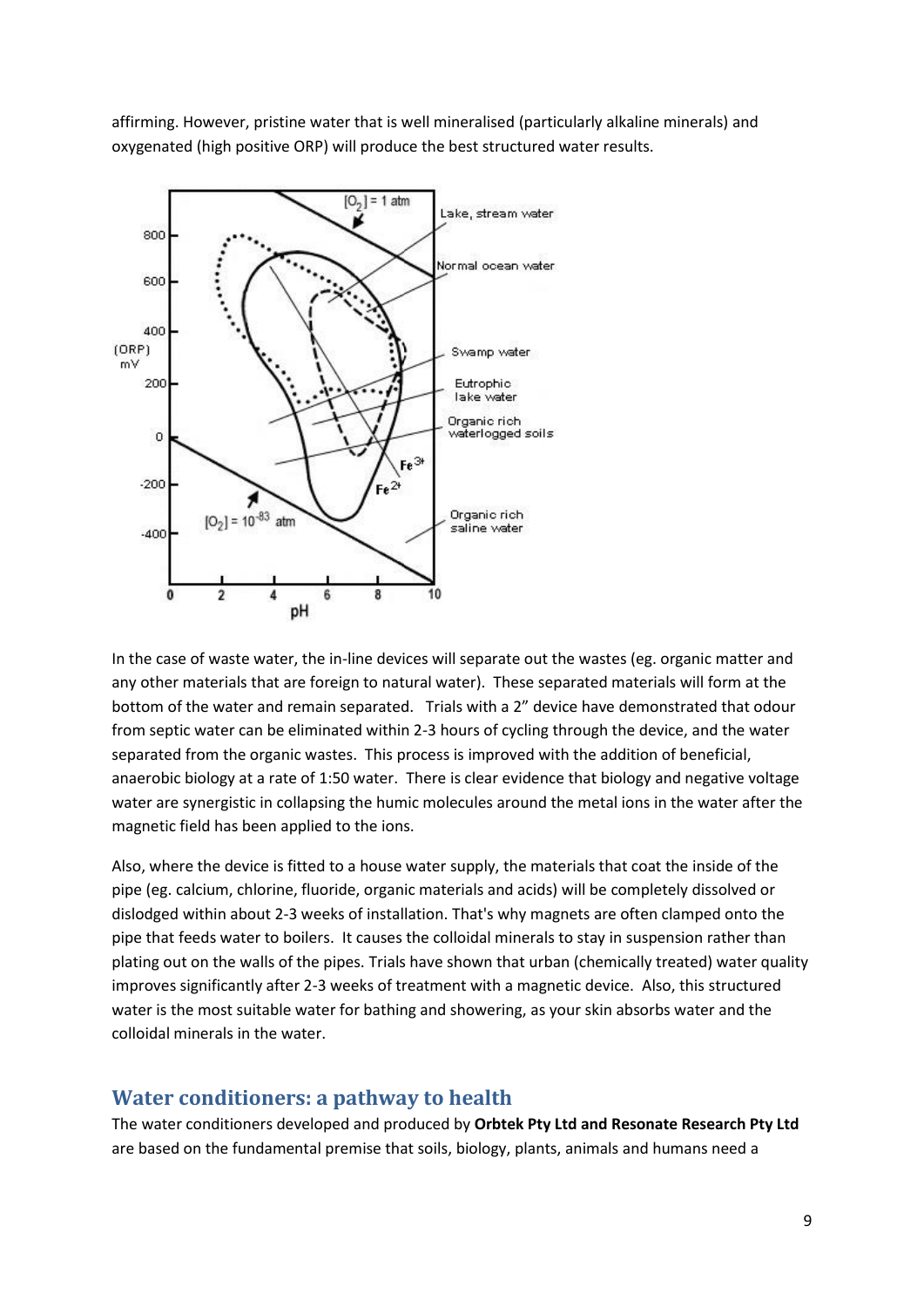regular supply of negatively charged, structured water to achieve optimal health. The manner that water is charged to sustain this effect is the basis of the technology design, for a range of devices.

The **Orbtek** and **Resonate Research** water conditioner device is a *once only* purchase. There are no moving parts or filters for maintenance. The device will hold its energy for an indefinite period when used in the manner prescribed for application.

**Orbtek and Resonate Research** provide the following devices:

- A small mobile device to affix to a bottle (eg. wine bottle) for treating 1L volumes
- A device to affix to a garden hose
- A range of devices to affix to pipes. These devices will have  $\frac{1}{2}$ ,  $\frac{3}{4}$ ,  $\frac{4}{4}$ ,  $\frac{1}{4}$  and 2" openings or end fittings.



These devices (like the one above) are currently in an early commercial phase with application in a wide range of uses, including treatment of urban water on houses in towns and cities, fruit irrigation systems, compost treatment, waste water treatment, animal housing water systems and vegetable production systems. Also, a bottle top device is available for in-house use for water, juices, milk, etc.

# **Bottle top device**

Below is an image of the water restructuring device for a screw bottle top (used with 2 bottles as shown below). Also, below (right) is an image of a device that can be fitted to a shower or under the sink. This device can also be fitted to a garden sprinkler. This devices are fitted (encased) with neodymium magnets, and designed using sacred geometry principles.

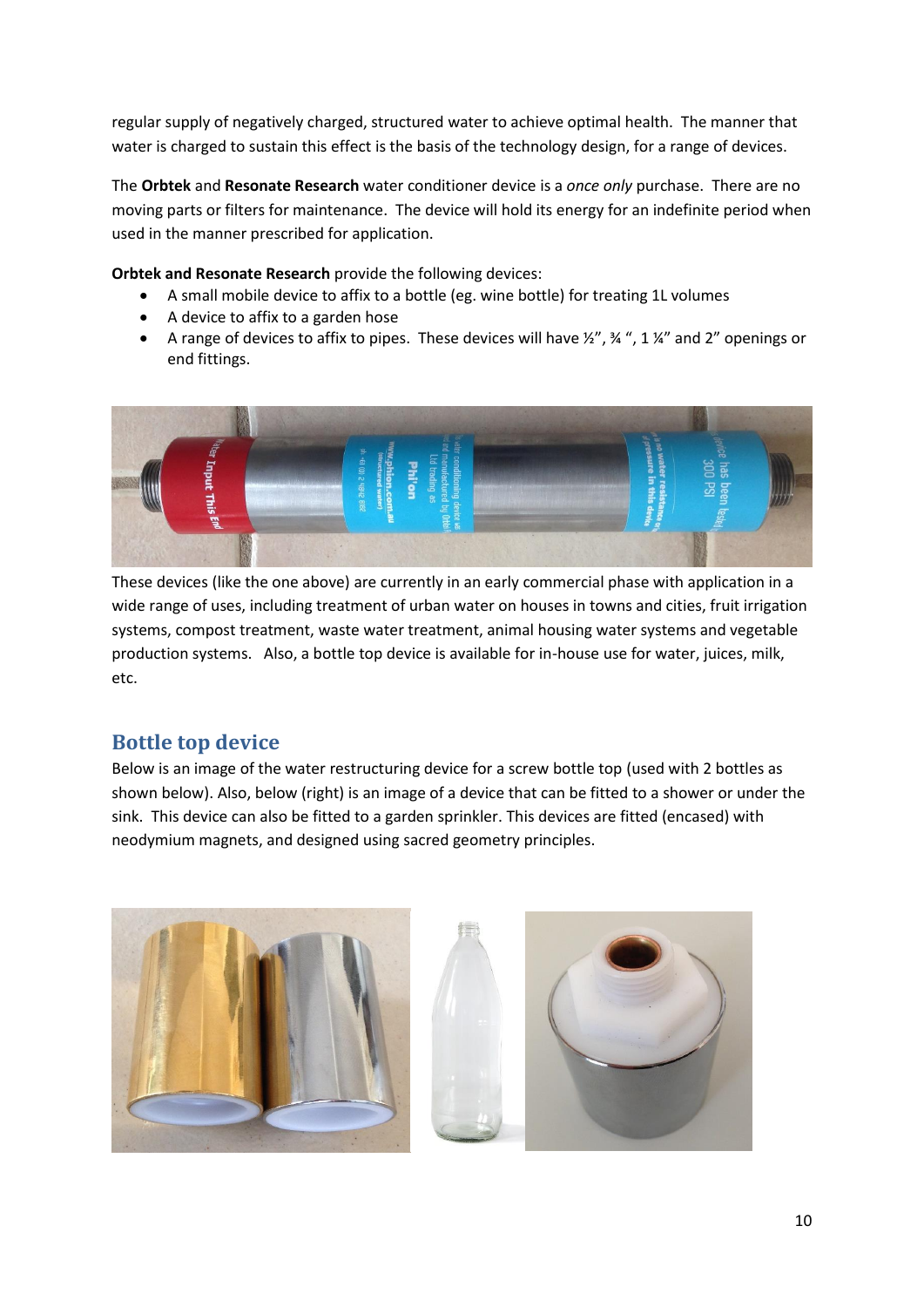The bottle top device is most suitable for internal use for restructuring drinking water (particularly urban or chemically treated water), wine, juices, milk, and other liquids that are predominately water. This device can be expected to remove the smell and taste of chlorine from urban water after it is stored for a short time to release gasses.

For example, trials with wine have produced significant results that include:

- Greater balance in wine structure
- Increased sense of flavours and aroma is intensified
- Considerably less tannin taste and sharpness (acidity) taste
- Potentially enhances the beneficial aspects of polyphenols

This device will potentially improve the quality of water in all liquids and potentate the uptake of nutrients and minerals in liquids.

## **Future Research Directions**

**Orbtek and Resonate Research** are further researching and developing the technology in the following directions, and confirmation that restructured or cell water will:

- 1. Significantly increase the uptake of nutrients that are vital to health for plants, animals and humans
- 2. Exclude toxins (or molecularly change toxins) from water and the uptake of these toxins into cells. This would include the exclusion of toxic elements and chemicals such arsenic, iron, fluoride, chlorine (water chlorination), glyphosate (from *Roundup Ready* herbicide) and a wide range of toxic residues from synthetic medications that potentially block metabolic pathways for nutrients to cells
- 3. Enable cells to increase and sustain negative voltage, when ingested by animals and humans and applied to soil and plants
- 4. Increase the life-affirming activity of microbes in soil, on plants (less disease) and in the gut of insects, animals and humans
- 5. Provide a base for homeopathic preparations (in lieu of alcohol), eg. Cordyceps gunnii
- 6. Process raw milk with an MEA device to replace the need for pasteurisation and homogenisation, and thereby restore the biological and enzymatic integrity to milk as a nutrient dense food
- 7. Process wine with an MEA device to enhance flavours and prevent oxidation or spoilage of wine during fermentation, storage in a bottle and when decanted into a carafe and left open to the air.
- 8. Embody the Quantum Code Technology (QCT) 108 wave energies and a range of natural occurring (healing) vibrational frequencies (including 528 Hz and 444 Hz) into the negatively charged MEA water. That is, the wave energies (and frequencies will be held permanently in the device and in the water passing through the device. This is enabled by the unique magnetic induction capacity of the device.
- 9. Convert seawater into fresh water (ie. potable drinking water).

This research will continue to develop the effects of magnetism on the creation and coherence of structured water, and specifically on the geometric relationship between magnetism and water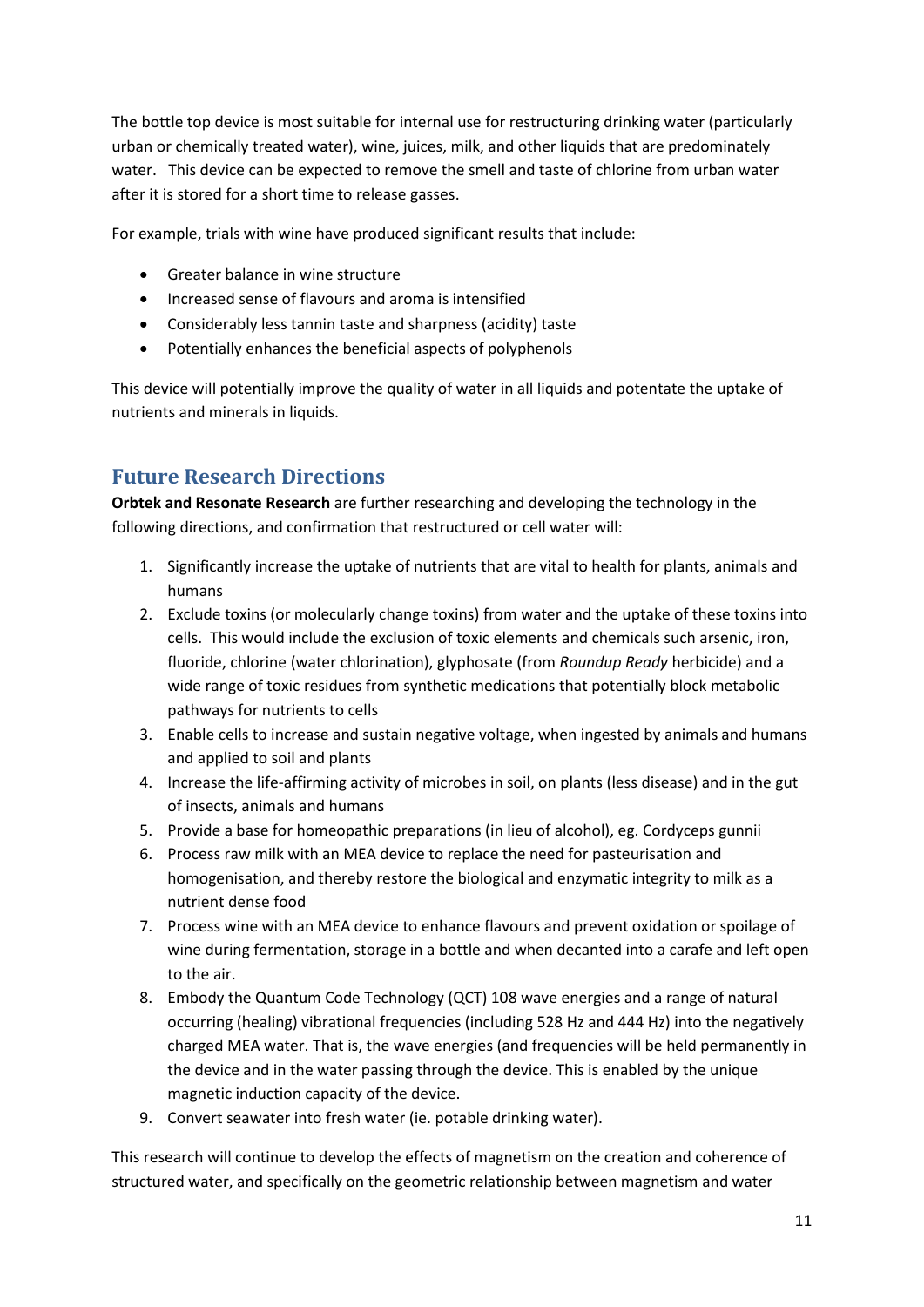structure. Also, the research will further develop the techniques for measurement of structured water potential or capacity using a range of technologies including milli-voltage measurement devices, Photospectrometry (a method of using light emission or absorption to determine the composition of substances. It generally involves the use of light emitters and receptors coupled with signal analysers).

Overall, this research and trialling activity aims to demonstrate the use of structured water to increase the life-force energy of living cells, measured by a sustained, high negative voltage and improvement in health and wellbeing.

A primary focus of this research is to awaken interest and improve understanding about the importance of water and food integrity in human health. It is this focus that is required to reduce sickness and poverty. The current reliance of societies on synthetic medications, chemicals and genetically modified organisms (GMO) in food production will not only increase malnutrition, disease and poverty, but destroy the very foundations of life (ie. water and food quality)

# **Conclusion**

The poor quality and limited supply of water is one of the biggest challenges for all nations with presently two-fifths of the world's population unable to find an adequate supply of fresh water for essential usage. Environmental chemical exposures number in the tens of thousands among industrialized populations. Water, air, food, and now the bodies of animals and humans are saturated with **[xenobiotic chemicals](http://www.greenmedinfo.com/greenmed/display/toxic-ingredient)** (compounds foreign to our biochemistry) most of which did not even exist on the planet before the industrial revolution of the late 19<sup>th</sup> century.

Since about the 1960's research has been carried out on the positive effects that energised (structured) water has on the capacity to support life to its fullest potential. This process involves subjecting water to natural water rhythms and specific vortex flow. The four critical aspects that determine water quality are:

- chemical and mineral constituents (including oxygen levels and presence of negatively charged Hydrogen ions: H<sup>-</sup>)
- organic and biological aspects (including contamination by toxins or pathogenic microbes or water that is out of balance between beneficial and pathogenic microbes)
- energetic, vibrational (frequency) or structured naturally
- charge potential (ie. measured as negative millivolts) and capacity to hold that negative charge indefinitely.

Water could be considered to have an inbuilt intelligence that strives to achieve balance and natural rhythm. When water is subjected to the natural energies of the Earth and flow in natural vortices (patterns of flow) water will revert to its natural quality that is *life affirming*.

 Extensive research by **Orbtek Pty Ltd and Resonate Research Pty Ltd** has resulted in a device that enables rapid conditioning or treatment of water, and without filters that converts waste water into a usable form. That is the quality of the water output from the device can be determined by the quality of the input water. For example:

• high quality spring water can be raised to a much higher energetic level (ie. negative millivolts charge, concentration of negatively charged Hydrogen ions and coherent